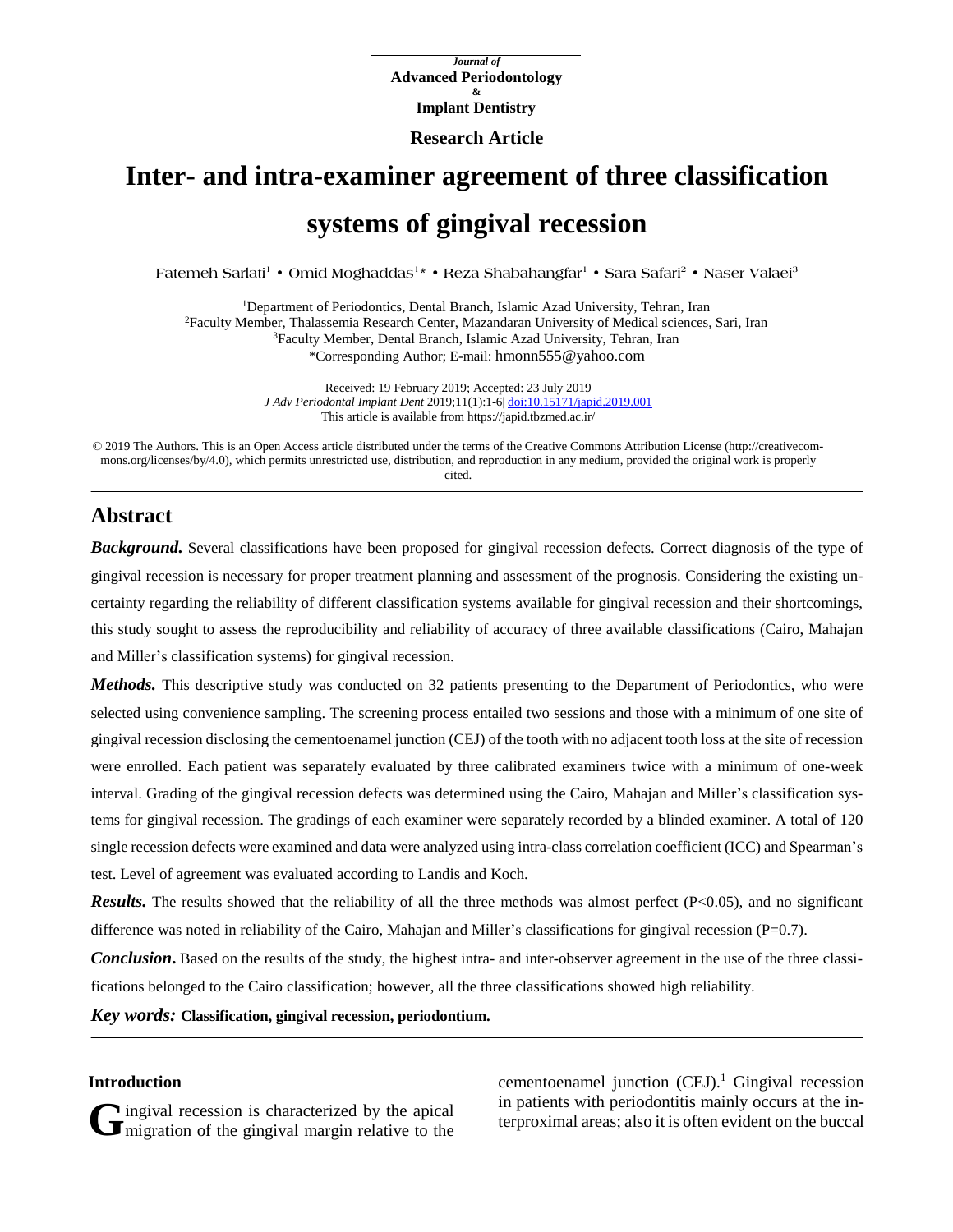surfaces of teeth in patients with good oral hygiene.<sup>2,3</sup> The prevalence of gingival recession, involving one or multiple areas, has been reported to be 88% in patients  $>65$  years of age and 50% in 18–64-year-olds.<sup>4</sup> Several classification systems have been introduced to classify gingival recession defects. Sullivan and Atkins<sup>5</sup> in 1968 were the first to classify gingival recession of mandibular incisors into four groups of narrow, wide, deep and shallow according to the depth and width of recession defect and reported superior results for root coverage with the use of a free gingival graft for shallow and narrow defects. In another study, Mlinek et al<sup>6</sup> characterized the shallow and narrow defects by the presence of less than 3 mm of gingival recession, and deep and wide defects by the presence of more than 3 mm of gingival recession. Later on, Miller presented a classification comprising of four groups of marginal gingival recession according to the position of the mucogingival junction and alveolar bone level.<sup>7</sup> According to the Miller's classification, recession of marginal gingiva, relative to the position of mucogingival junction and alveolar bone level, is divided into four classes as follows:

**Class I:** Recession of gingival margin not extending to the mucogingival junction, absence of bone loss and soft tissue loss in the interproximal region; the recession defect may be narrow or wide.

**Class II:** Recession of gingival margin extending to the mucogingival junction or beyond it, absence of bone loss and soft tissue loss in the interproximal region; the recession defect may be narrow or wide.

**Class III:** Recession of gingival margin extending to the mucogingival junction or beyond it, presence of bone loss or soft tissue loss at the interproximal area or presence of malposed teeth.

**Class IV:** Recession of gingival margin extending to the mucogingival junction or beyond it, presence of severe bone loss or soft tissue loss at the interproximal area or presence of severely malposed teeth.<sup>7</sup> In 1997, Smith<sup>8</sup> assessed the vertical and horizontal extension of gingival recession and classified horizontal defects using a 0-5-point scale (based on the severity of CEJ exposure), and vertical defects (measured by a probe) using a 0-9-point scale. Mahajan modified the Miller's classification and suggested separating the two criteria of extension to the mucogingival junction and interproximal hard (bone) and soft tissue recession as follows:<sup>9,10</sup>

**Class I:** Gingival recession with no extension to the mucogingival junction.

**Class II:** Gingival recession extending to the mucogingival junction or beyond it.

**Class III:** Gingival recession with hard and soft

tissue loss at the interproximal area exposing onethird of the root surface or presence of malposed teeth.

**Class IV:** Gingival recession with hard and soft tissue loss at the interproximal area exposing more than one-third of the root surface or presence of severely malposed teeth.

Accordingly, class III and class IV were different in terms of the severity of hard and soft tissue loss, and the prognosis of treatment based on this classification was considered the best for classes I and II with thick gingival biotype, good for classes I and II with thin gingival biotype, fair for class III with thick gingival biotype and poor for classes III and IV with thin gingival biotype. Rotundo et al<sup>11</sup> introduced another classification system based on three factors: the amount of keratinized tissue, the presence/absence of non-carious cervical lesions and the presence/absence of interproximal attachment loss. Cairo et  $al<sup>12</sup>$  suggested another classification in 2011 in terms of the attachment loss in the buccal and proximal areas using a measurement scale with three classes. The classification by Cairo is based on the attachment loss on the buccal and proximal surfaces and has three classes as follows:

**RT1:** Gingival recession with no loss of interproximal attachment. Interproximal CEJ was clinically not detectable at both mesial and distal aspects of the tooth.

**RT2:** Gingival recession associated with loss of interproximal attachment. The amount of interproximal attachment loss (measured from the interproximal CEJ to the depth of the pocket) was less than or equal to the buccal attachment loss (measured from the buccal CEJ to the depth of the buccal pocket).

**RT3:** Gingival recession associated with loss of interproximal attachment. The amount of interproximal attachment loss (measured from the interproximal CEJ to the depth of the pocket) was higher than the buccal attachment loss (measured from the buccal CEJ to the depth of the buccal pocket).

This study aimed to assess the reproducibility and reliability in accuracy of the three classification systems by Miller, Mahajan and Cairo as common subjective and objective methods in the evaluation of gingival recession.

## **Methods**

This study was carried out on patients presenting to the Department of Periodontics after approval by the ethic committee of the university. The patients were selected using convenience sampling and the study protocol was explained to them and informed consent was signed by each patient enrolled in this study.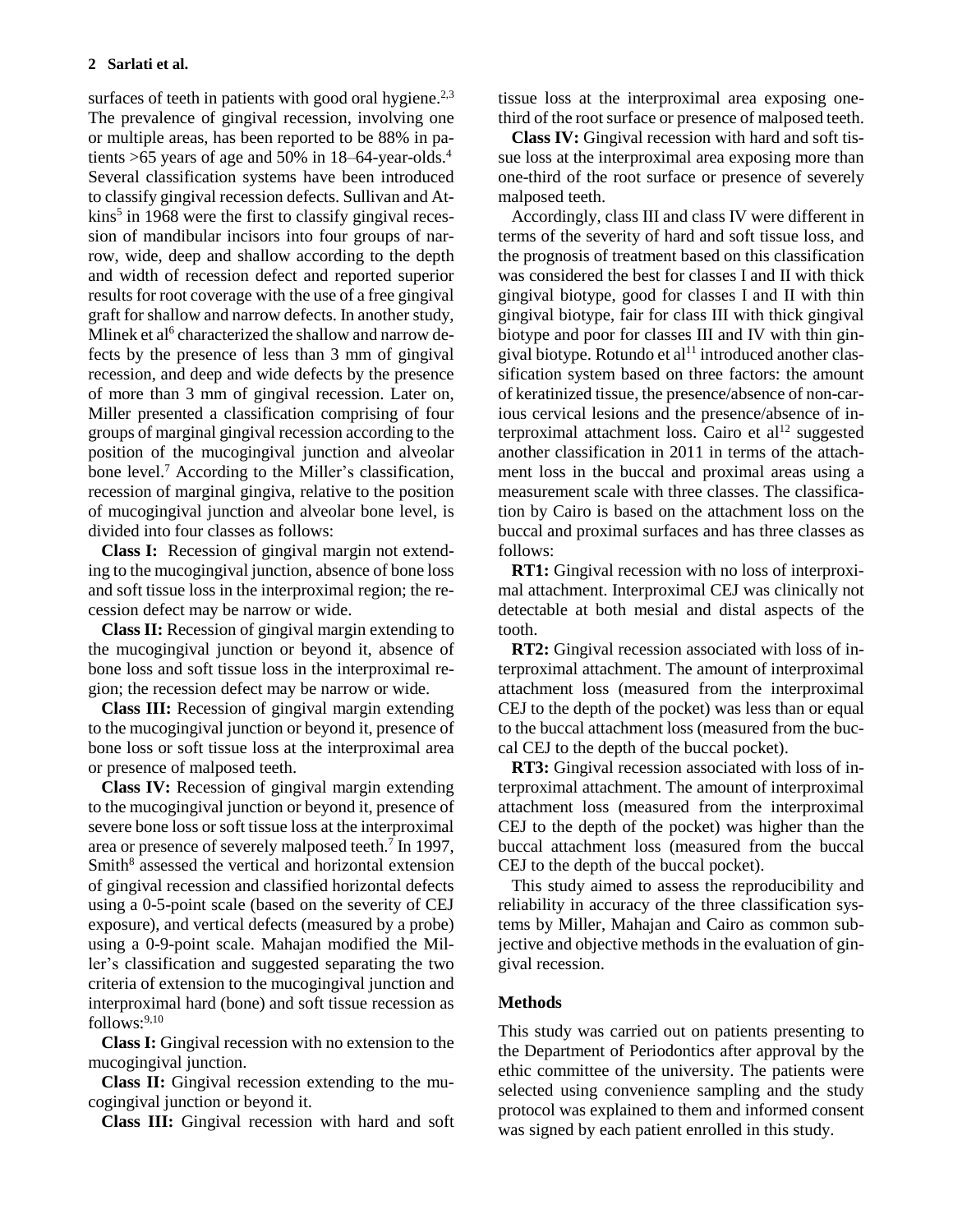All the selected patients had completed phase I periodontal therapy and were examined on their recall session. The inclusion criterion consisted of the presence of at least one site of single gingival recession disclosing the CEJ with no adjacent tooth loss. Also, teeth with crowns or restorations covering the CEJ and those with erosions or attrition at the site of CEJ were excluded. Sample size was calculated at 120 teeth for evaluation of inter- and intra-observer agreement according to the results of a pilot study on 20 patients, with a confidence interval of 1.5 ( $\alpha$ =0.05) and study power of 90%  $(\beta=0.01)$ .<sup>13</sup>

Clinical examinations were performed by three periodontists with different levels of clinical experience. The first (OM), second (MSH) and third (FS) examiners were coded A, B and C, respectively, to complete the datasheets blindly. The three periodontists were calibrated in a pilot study conducted on 20 patients. Clinical examination was performed on a dental chair in the Department of Periodontics using a periodontal probe (UNC15, CP, Hu-Friedy). Gingival phenotype and tooth shape (triangular, ovoid and square) were also recorded in the datasheets and a photograph was also taken of the site using a digital camera (PC1356; Canon, Tokyo, Japan). The photograph was taken using flash macro-photography with the Frankfurt plane parallel to the ground. Next, all the three periodontists examined the patients in terms of gingival recession using the three classifications by Miller, Mahajan and Cairo.

Each examiner separately examined each patient with no time limitation set. The results of the examinations by each examiner were recorded by a dental

**Table 1. Level of agreement according to Landis and Koch**

| Poor agreement               | 0.00          |
|------------------------------|---------------|
| <b>Slight agreement</b>      | $0.00 - 0.20$ |
| <b>Fair agreement</b>        | $0.21 - 0.40$ |
| <b>Moderate agreement</b>    | $0.41 - 0.60$ |
| <b>Substantial agreement</b> | $0.61 - 0.80$ |
| Almost perfect agreement     | $0.81 - 1.00$ |
|                              |               |

student in a datasheet. The examiners were blinded to the results provided by other examiners. The patients were then discharged and a recall session was scheduled at least one week later for re-examination (to assess intra-examiner agreement). The same process was repeated at the recall session and the results were recorded again by the same dental student. The results of both clinical examinations of each patient by each periodontist were separately collected and analyzed using ICC and Spearman's test. Level of agreement was assessed according to Landis and Koch in six levels (Table 1). 14,15

## **Results**

A total of 120 teeth in 32 patients, including 15 females and 17 males, with a mean age of  $47.75 \pm 17.30$ years were evaluated. Table 2 shows the frequency of different classes of gingival recession in the areas examined using the three classification systems. Table 3 shows the intra- and inter-observer agreements based on the examined site and evaluated parameters.

The highest intra-observer agreement in use of the Miller's classification belonged to the anterior teeth. The level of agreement was slightly higher for mandibular anterior teeth, which was almost perfect. The highest inter-observer agreement was noted in the

Table 2. Frequencies of different classes of gingival recession in the areas examined using the three classification **systems**

| <b>Regions</b>               |       | Max. Ant | Man. Ant | Max. Post        | Man. | Ant.  | Post. Teeth | Max. Teeth | Man. Teeth |
|------------------------------|-------|----------|----------|------------------|------|-------|-------------|------------|------------|
|                              |       |          |          |                  | Post | Teeth |             |            |            |
| N                            | 120   | 7        | 94       | $\overline{4}$   | 15   | 101   | 19          | 11         | 109        |
| Miller's Classification (%)  |       |          |          |                  |      |       |             |            |            |
| <b>Class I</b>               | 3.3   | 1.1      | 1.4      | 0.4              | 0.4  | 2.6   | 0.7         | 1.5        | 0.1        |
| Class II                     | 13.3  | 0.7      | 11       | $\theta$         | 1.7  | 11.7  | 1.7         | 0.7        | 12.6       |
| <b>Class III</b>             | 65.3  | 3.75     | 50.7     | 2.9              | 7.9  | 54.4  | 1.8         | 6.7        | 58.6       |
| <b>Class IV</b>              | 18.05 | 0.3      | 15.2     | $\boldsymbol{0}$ | 2.5  | 15.5  | 2.5         | 0.3        | 17.8       |
| Mahajan's Classification (%) |       |          |          |                  |      |       |             |            |            |
| <b>Class I</b>               | 3     | 1.1      | 1.1      | 0.4              | 0.55 | 2.2   | 1           | 1.5        | 1.7        |
| Class II                     | 17.4  | 1.1      | 14.4     | 0.3              | 1.5  | 15.55 | 1.8         | 1.4        | 16         |
| <b>Class III</b>             | 61    | 3        | 47       | 2.6              | 8.2  | 50    | 10.8        | 5.7        | 55.2       |
| <b>Class IV</b>              | 18.6  | 0.3      | 15.9     | $\boldsymbol{0}$ | 1.2  | 16.25 | 2.3         | 0.4        | 18.2       |
| Cairo's Classification (%)   |       |          |          |                  |      |       |             |            |            |
| <b>Class I</b>               | 4.9   | 1.7      | 2.8      | $\mathbf{0}$     | 0.4  | 4.4   | 0.4         | 3.3        | 3.2        |
| Class II                     | 42.6  | 3.6      | 29.3     | 3.2              | 6.5  | 32.9  | 9.7         | 6.8        | 35.8       |
| <b>Class III</b>             | 52.5  | 0.55     | 46.25    | 0.1              | 5.55 | 46.8  | 5.7         | 6.9        | 51.8       |
| Phenotype $(\% )$            |       |          |          |                  |      |       |             |            |            |
| Thin and high scalloping     | 81    | 5        | 62.6     | 2.8              | 10.5 | 67.6  | 13.3        | 7.8        | 73.2       |
| Thick and low scalloping     | 19    | 83       | 16.25    | 0.55             | 1.4  | 17.1  | 1.9         | 1.4        | 17.6       |
| <b>Tooth Shape</b>           |       |          |          |                  |      |       |             |            |            |
| Long & narrow                | 93.6  | 5.1      | 74.6     | 3.3              | 10.5 | 79.7  | 13.9        | 8.5        | 85.1       |
| Short & wide                 | 6.4   | 0.7      | 4.3      | $\theta$         | 1.4  | 5     | 1.4         | 0.7        | 5.7        |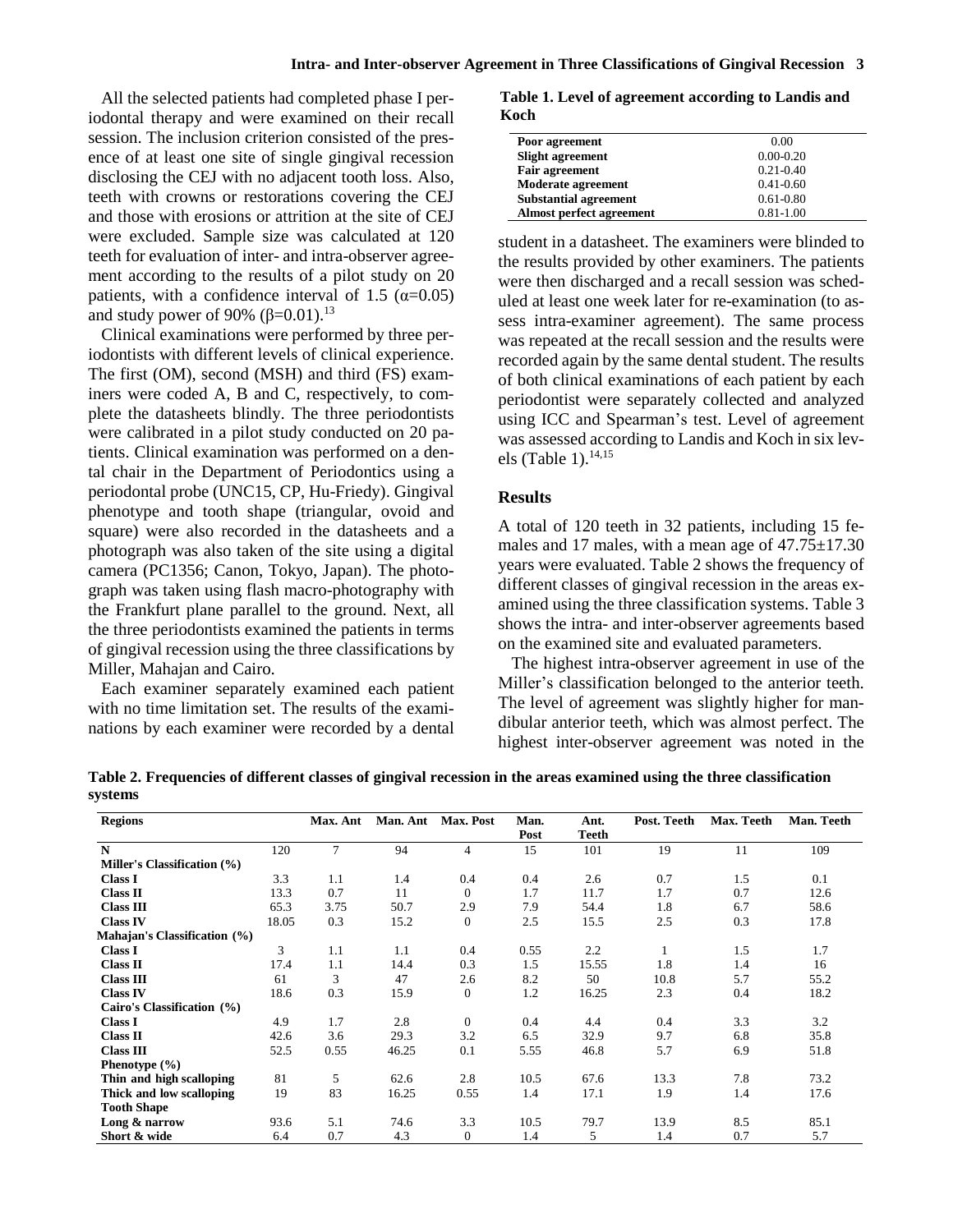## **4 Sarlati et al.**

maxillary posterior teeth with almost perfect agreement (Table 3).

The highest intra-observer agreement in the classification by Cairo belonged to the maxillary teeth, which was slightly higher in the anterior teeth. The agreement in this region was almost perfect. The highest inter-observer agreement was noted in the maxillary posterior teeth with almost perfect level of agreement (Table 3). The highest rate of inter- and intraobserver agreement among the three classifications by Miller, Mahajan and Cairo belonged to Cairo; however, all three showed high reliability in terms of intra-observer agreement, with almost perfect level of agreement. In terms of inter-observer agreement, Cairo and Miller's classifications showed substantial level of agreement, and the Cairo classification showed slightly higher reliability than the Miller's classification. The inter-observer agreement was moderate for Mahajan's classification (Table 3).

The highest intra-observer agreement was noted in the assessment of the gingival phenotype of the maxilla. The level of agreement for all the areas was found to be almost perfect. The highest inter-observer agreement was noted in the mandibular teeth, which was slightly higher in the mandibular anterior teeth. However, the agreement was almost perfect in all the areas (Table 3).

In the assessment of the shape of teeth, almost perfect inter- and intra-observer agreement was seen in all the areas (Table 3).

The reliability of the Cairo's classification was higher than that of Miller's and the reliability of Miller's classification was higher than that of Mahajan's. In other words, the intra-examiner reliability in the two examinations by use of the Cairo's classification was higher than that with the use of Miller's classification and the latter was higher than that with the use of Mahajan's. The inter-observer reliability among the three periodontists with the use of Cairo's classification was higher than that with the use of Miller's classification and the latter was higher than that of Mahajan's (Tables 4 and 5).

Table 6 shows the level of agreement for all the three classifications. According to the correlation coefficients calculated, all the three methods had significantly high reliability (almost perfect; P<0.05) and no significant difference was found in reliability between the three classification systems  $(P=0.7)$ .

| Table 3. Intra- and inter-observer agreements in terms of the evaluated sites |
|-------------------------------------------------------------------------------|
|                                                                               |

| <b>Regions</b>                                           | <b>All Regions</b> | Max. Ant       | Man. Ant     | Max. Post    | <b>Man. Post</b> | Ant          | Post         | Max.         | Man          |
|----------------------------------------------------------|--------------------|----------------|--------------|--------------|------------------|--------------|--------------|--------------|--------------|
|                                                          |                    | <b>Teeth</b>   | <b>Teeth</b> | <b>Teeth</b> | <b>Teeth</b>     | <b>Teeth</b> | <b>Teeth</b> | <b>Teeth</b> | <b>Teeth</b> |
| n                                                        | 120                | $\overline{7}$ | 94           | 4            | 15               | 101          | 19           | 11           | 109          |
| <b>Miller's Classification</b><br>(9/0)                  |                    |                |              |              |                  |              |              |              |              |
| Inter-observer agreement                                 | 0.64(0.55;0.72)    | 0.47           | 0.66         | 0.83         | 0.57             | 0.65         | 0.70         | 0.60         | 0.65         |
| Intra-observer agreement                                 |                    |                |              |              |                  |              |              |              |              |
| A                                                        | 0.89(0.83; 0.94)   | 0.57           | 0.90         | 0.75         | 1                | 0.88         | 0.94         | 0.63         | 0.91         |
| B                                                        | 0.86(0.79; 0.92)   | 1              | 0.87         | $\mathbf{1}$ | 0.73             | 0.88         | 0.78         | $\mathbf{1}$ | 0.85         |
| $\mathsf{C}$                                             | 0.80(0.72; 0.87)   | 0.85           | 0.83         | 0.50         | 0.66             | 0.83         | 0.63         | 0.72         | 0.80         |
| <b>Mahajan's Classifica-</b><br>$\tan(\frac{\theta}{6})$ |                    |                |              |              |                  |              |              |              |              |
| Inter-observer agreement                                 | 0.58(0.49; 0.66)   | 0.42           | 0.61         | 0.75         | 0.51             | 0.58         | 0.58         | 0.45         | 0.60         |
| Intra-observer agreement                                 |                    |                |              |              |                  |              |              |              |              |
| A                                                        | 0.87(0.80; 0.93)   | 0.57           | 0.89         | 0.75         | 0.93             | 0.87         | 0.89         | 0.63         | 0.90         |
| B                                                        | 0.83(0.76; 0.89)   | 1              | 0.80         | 0.50         | $\mathbf{1}$     | 0.82         | 0.89         | 0.82         | 0.83         |
| C                                                        | 0.75(0.67; 0.82)   | 0.71           | 0.78         | 0.50         | 0.60             | 0.78         | 0.88         | 0.63         | 0.67         |
| <b>Cairo's Classification</b>                            |                    |                |              |              |                  |              |              |              |              |
| (%)                                                      |                    |                |              |              |                  |              |              |              |              |
| Inter-observer agreement                                 | 0.68(0.59; 0.76)   | 0.85           | 0.67         | 1            | 0.60             | 0.68         | 0.68         | 0.91         | 0.66         |
| Intra-observer agreement                                 |                    |                |              |              |                  |              |              |              |              |
| A                                                        | 0.95(0.91; 0.98)   | $\mathbf{1}$   | 0.96         | 0.75         | 0.93             | 0.97         | 0.89         | 0.91         | 0.96         |
| B                                                        | 0.82(0.75:0.88)    | 0.85           | 0.82         | 1            | 0.80             | 0.82         | 0.84         | 0.91         | 0.81         |
| C                                                        | 87 (0.80; 0.93)    | $\mathbf{1}$   | 0.85         | 1            | 0.93             | 0.86         | 0.94         | 1            | 0.86         |
| Phenotype $(\% )$                                        |                    |                |              |              |                  |              |              |              |              |
| Inter-observer agreement                                 | 0.92(0.87;0.96)    | 0.81           | 0.93         | 0.83         | 0.91             | 0.92         | 0.89         | 0.82         | 0.93         |
| Intra-observer agreement                                 |                    |                |              |              |                  |              |              |              |              |
| A                                                        | 0.96(0.92; 0.99)   | $\mathbf{1}$   | 0.94         | $\mathbf{1}$ | 1                | 0.95         | $\mathbf{1}$ | 1            | 0.95         |
| B                                                        | 0.96(0.92; 0.99)   | 1              | 0.94         | 1            | 1                | 0.95         | 1            | $\mathbf{1}$ | 0.95         |
| C                                                        | 0.96(0.92; 0.99)   | 1              | 0.94         | 1            | 1                | 0.95         | 1            | $\mathbf{1}$ | 0.95         |
| <b>Tooth shape</b>                                       |                    |                |              |              |                  |              |              |              |              |
| Inter-observer agreement                                 | 0.95(0.91; 0.98)   | 0.81           | 0.97         | 1            | 0.91             | 0.96         | 0.93         | 0.88         | 0.96         |
| Intra-observer agreement                                 |                    |                |              |              |                  |              |              |              |              |
| $\mathbf{A}$                                             | 1                  | 1              | 1            | 1            | 1                | 1            | 1            | 1            | 1            |
| $\, {\bf B}$                                             | $\mathbf{1}$       | 1              | $\mathbf{1}$ | 1            | 1                | 1            | 1            | 1            | 1            |
| $\mathsf{C}$                                             |                    |                |              |              |                  |              |              |              |              |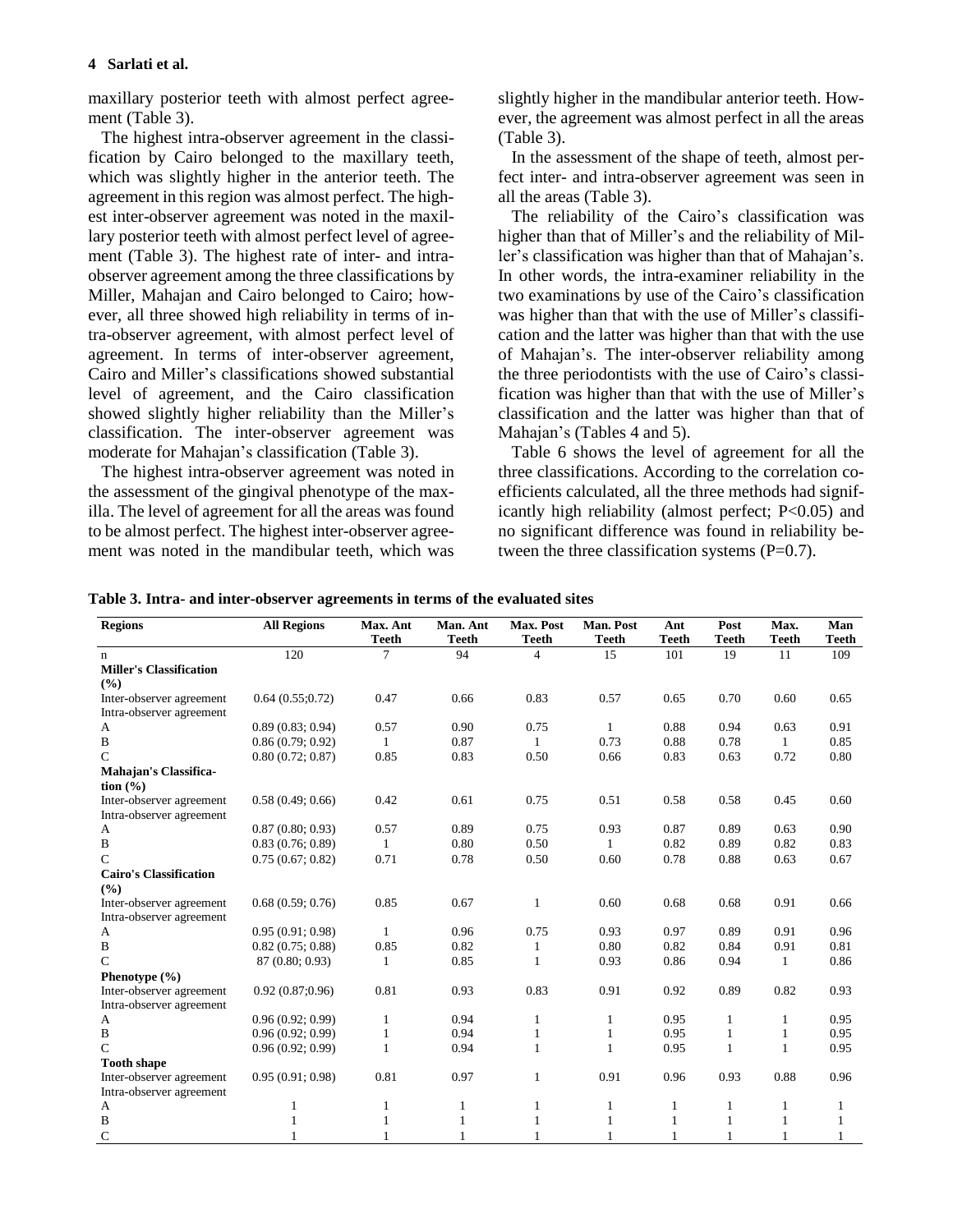| <b>Methods</b>     |   |               | <b>Miller</b> |           | Mahajan | Cairo      |             |           |   |            |            |          |
|--------------------|---|---------------|---------------|-----------|---------|------------|-------------|-----------|---|------------|------------|----------|
| <b>Differences</b> |   |               |               |           |         | 0          |             |           |   |            |            |          |
| <b>Observers</b>   | A | $107(89.2\%)$ |               |           |         | 105        | 13          |           | 0 | 112        | 8          | $\Omega$ |
|                    |   |               | $(9.2\%)$     | $(1.7\%)$ |         | (87.5%)    | $(10.8\%)$  | $(1.7\%)$ |   | $(93.3\%)$ | $(6.7\%)$  |          |
|                    | В | 104           | 16            |           |         | 100        | 20          |           |   | 99         | 21         | $\Omega$ |
|                    |   | (86.7%)       | $(13.3\%)$    |           |         | $(83.3\%)$ | (16.7%)     |           |   | $(82.5\%)$ | (17.5%)    |          |
|                    | C | 96            | 18            | 6         |         | 90         | 25          |           |   | 105        | 15         | 0        |
|                    |   | $(80\%)$      | (15%)         | (5%)      |         | (75%)      | $(20.8\%)$  | $(4.2\%)$ |   | (87.5%)    | $(12.5\%)$ |          |
| <b>Total</b>       |   | 307           | 45            | 8         |         | 295        | 58          |           |   | 316        | 44         | $\bf{0}$ |
|                    |   | $(85.3\%)$    | (12.7%)       | (2%)      |         | $(81.9\%)$ | $16.1\%$ )( | (2%)      |   | $(87.8\%)$ | $(12.2\%)$ |          |

**Table 4. Intra-observer reliability in the use of each of the three classification systems**

**Table 5. Inter- and intra-observer reliability in the use of each of the three classification systems**

| <b>Methods</b>     |       | <b>Miller</b> |              |             |              |            | Mahajan    |           | Cairo |            |            |           |
|--------------------|-------|---------------|--------------|-------------|--------------|------------|------------|-----------|-------|------------|------------|-----------|
| <b>Differences</b> |       |               |              |             |              | 0          |            |           |       |            |            |           |
| <b>Observers</b>   | B & A | 80            | 32           |             |              | 76         | 34         | 10        | 0     | 80         | 37         |           |
|                    |       | $(66.7\%)$    | (26.7%)      | $(6.7\%)$   |              | $(63.3\%)$ | (28.3%)    | $(8.3\%)$ |       | $(66.7\%)$ | $(30.8\%)$ | $(2.5\%)$ |
|                    | C & A | 67            | 46           |             |              | 64         | 48         |           | 0     | 84         | 32         |           |
|                    |       | $(55.8\%)$    | (38.3%)      | $(5.8\%)$   |              | $(53.3\%)$ | (40%)      | $(6.7\%)$ |       | (70%)      | (26.7%)    | $(3.3\%)$ |
|                    | C & B | 86            | 29           |             |              | 71         | 48         |           | 0     | 83         | 35         |           |
|                    |       | $(71.7\%)$    | $(24.2\%)$   | $(4.2\% 0)$ |              | $(59.7\%)$ | (40%)      | $(0.8\%)$ |       | $(69.2\%)$ | $(29.2\%)$ | $(1.7\%)$ |
| <b>Total</b>       |       | 233           | 107          | 20          | $\mathbf{0}$ | 211        | 130        | 19        | 0     | 247        | 104        |           |
|                    |       | $(64.7\%)$    | $(29.7\% 0)$ | $(5.6\%)$   |              | $(58.6\%)$ | $(36.1\%)$ | $(5.3\%)$ |       | $(68.6\%)$ | $(28.9\%)$ | $(2.5\%)$ |

#### **Discussion**

The results of this study showed that the highest interand intra-observer agreement among the three classification systems by Cairo et al, Mahajan and Miller belonged to the Cairo's classification. However, all the three classification systems showed high level of intra-observer agreement (almost perfect). Cairo et  $al<sup>12</sup>$  in 2011 evaluated the inter- and intra-observer agreement and reported almost perfect intra- and inter-observer agreement, which was in line with our results. The similarity of the results of the two studies is probably due to the fact that both studies evaluated teeth with gingival recession and detectable and visible CEJ. Moreover, since assessment of the position of interproximal papilla is important in correct classification of gingival recession in all the systems, we excluded teeth with tooth loss adjacent to the site of recession (in addition to the afore-mentioned exclusion criteria) in order to eliminate the effect of physiological gingival recession on the results, which occurs adjacent to an edentulous area.

Mahajan et al<sup>16</sup> used a modified version of the Miller's classification suggested by the same authors in previous publication in order to compensate for the shortcomings of Miller's classification and obtain more reliable results. They assessed the inter- and intra-observer agreement for determination of the class of gingival recession using Mahajan's classification and reported almost perfect inter- and intra-observer agreement, which was in accordance with our results. However, we assessed the reliability of three classification systems in our study and did not find any superiority for the Mahajan's classification over that of Miller's as reported by Mahajan et al.<sup>10</sup> In our study, the reliability of the Miller's classification was slightly higher than that of Mahajan.

Our data is also in agreement with the findings of Bertl et al<sup>17</sup> in 2015 on the inter- and intra-observer agreement for several parameters, revealing substantial to almost perfect intra-observer agreement in the use of Miller's classification, (in our study, level of inter-observer agreement was almost perfect). In the study by Bertl et al gingival phenotype and tooth shape were evaluated. The level of inter- and intraobserver agreement in the assessment of gingival biotype was slight to moderate. This level was fair to moderate for tooth shape. However, in our study, level of inter- and intra-observer agreement was found to be almost perfect. The difference between our results

**Table 6. Level of agreement in the use of the three classification systems for gingival recession**

| <b>Agreement level</b><br><b>Classification</b> | Poor agreement<br>0.00 | <b>Slight agreement</b><br>$0.00 - 0.20$ | <b>Fair agreement</b><br>$0.21 - 0.40$ | Moderate agree-<br>ment $0.41 - 060$ | <b>Substantial</b><br>agreement 0.61<br>$-0.80$ | <b>Almost perfect</b><br>agreement 0.81 -<br>1.00 |
|-------------------------------------------------|------------------------|------------------------------------------|----------------------------------------|--------------------------------------|-------------------------------------------------|---------------------------------------------------|
| <b>Miller</b>                                   | $-$                    | --                                       | --                                     |                                      | 45                                              | 307                                               |
|                                                 |                        |                                          |                                        | %2                                   | (%12.7)                                         | (%85.3)                                           |
| Mahajan                                         | $- -$                  | --                                       | $- -$                                  |                                      | 58                                              | 295                                               |
|                                                 |                        |                                          |                                        | %2                                   | (%16.1)                                         | (%81.9)                                           |
| Cairo                                           | $-$                    | --                                       | --                                     | --                                   | 44                                              | 316                                               |
|                                                 |                        |                                          |                                        |                                      | (%12.2)                                         | (%87.8)                                           |